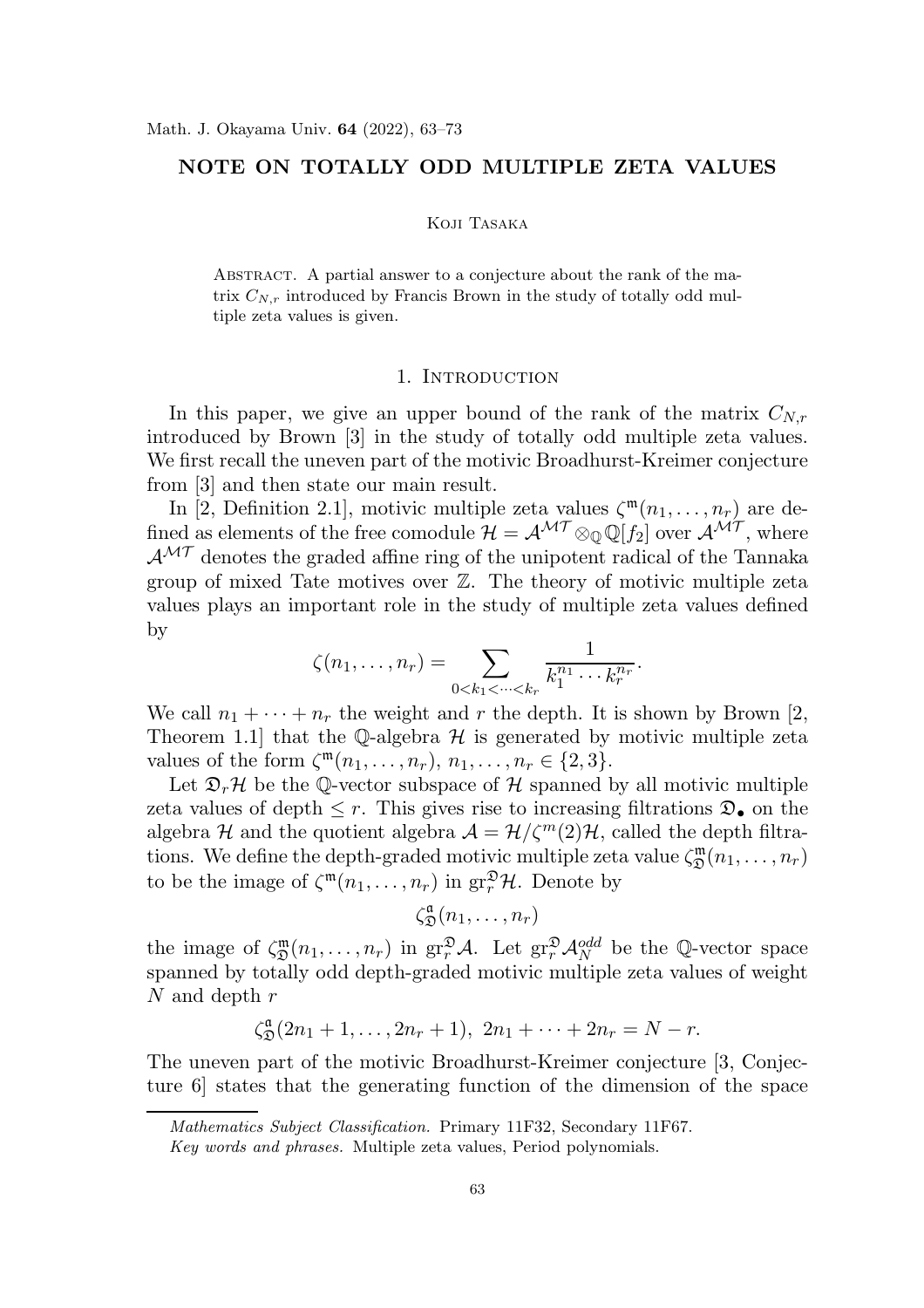$gr^{\mathfrak{D}}_{r} \mathcal{A}_{N}^{odd}$  is given by

(1.1) 
$$
1 + \sum_{N,r>0} \dim \mathrm{gr}^{\mathfrak{D}}_r \mathcal{A}_N^{odd} x^N y^r \stackrel{?}{=} \frac{1}{1 - \mathbb{O}(x)y + \mathbb{S}(x)y^2},
$$

where

$$
\mathbb{O}(x) = \frac{x^3}{1-x^2} = x^3 + x^5 + \dots, \quad \mathbb{S}(x) = \frac{x^{12}}{(1-x^4)(1-x^6)} = x^{12} + x^{16} + \dots
$$

This conjecture is at present far from being solved (see also [8, 9]).

In order to study (1.1), Brown introduces the square matrix  $C_{N,r}$  (see (2.4) for the clear-cut definition), whose rows and columns are indexed by  $\mathbf{m} = (m_1, \ldots, m_r)$  and  $\mathbf{n} = (n_1, \ldots, n_r)$  in the set  $\mathbb{I}_{N,r}$  of totally odd indices of weight  $N$  and depth  $r$ , and whose coefficients are given by

$$
\partial_{m_2}\cdots\partial_{m_2}\partial_{m_1}\zeta_{\mathfrak{D}}^{\mathfrak{m}}(n_1,\ldots,n_r)\in\mathbb{Z},
$$

where for odd  $m \in \mathbb{Z}_{\geq 3}$  the  $\partial_m$  is a well-defined derivation corresponding to the canonical generator of the depth-graded motivic Lie algebra  $\mathfrak d$  of weight  $-m$  and depth 1 (see [4, §2.5] and [3, §4] for the definition of  $\mathfrak{d}$ ). The homology conjecture of  $\mathfrak d$  [3, Conjecture 5] (see also [5]) leads to the following expectations for the matrix  $C_{N,r}$  (see [9, Conjecture 1.1]).

**Conjecture 1.1.** i) Rational numbers  $\{a_n\}_{n\in\mathbb{N}_r}$  give rise to a linear relation of the form

$$
\sum_{\boldsymbol{n}\in \mathbb{I}_{N,r}} a_{\boldsymbol{n}} \zeta_{\mathfrak{D}}^{\mathfrak{m}}(\boldsymbol{n})=0,
$$

if and only if the column vector  ${}^t(a_n)_{n\in\mathbb{I}_{N,r}}$  is a right annihilator of the matrix  $C_{N,r}$ . Therefore, the rank of the square matrix  $C_{N,r}$  equals the dimension of the Q-vector space spanned by all totally odd depth-graded motivic multiple zeta values of weight N and depth r.

ii) Then the generating function of the rank of the matrix  $C_{N,r}$  is given by

(1.2) 
$$
1 + \sum_{N,r>0} \text{rank } C_{N,r} x^N y^r \stackrel{?}{=} \frac{1}{1 - \mathbb{O}(x)y + \mathbb{S}(x)y^2}.
$$

Assuming Conjecture 1.1 i), we see that Conjecture 1.1 ii) is equivalent to the uneven part of the motivic Broadhurst-Kreimer conjecture (1.1). Remark that Conjecture 1.1 i) is true for  $r = 2, 3$ , but still open for  $r \geq 4$ . The first example of linear relations among totally odd depth-graded motivic multiple zeta values is deduced from

$$
C_{12,2} = \left(\begin{array}{rrr} 0 & 0 & 0 & 1 \\ -6 & 0 & 1 & 6 \\ -15 & -14 & 15 & 15 \\ -27 & -42 & 42 & 28 \end{array}\right).
$$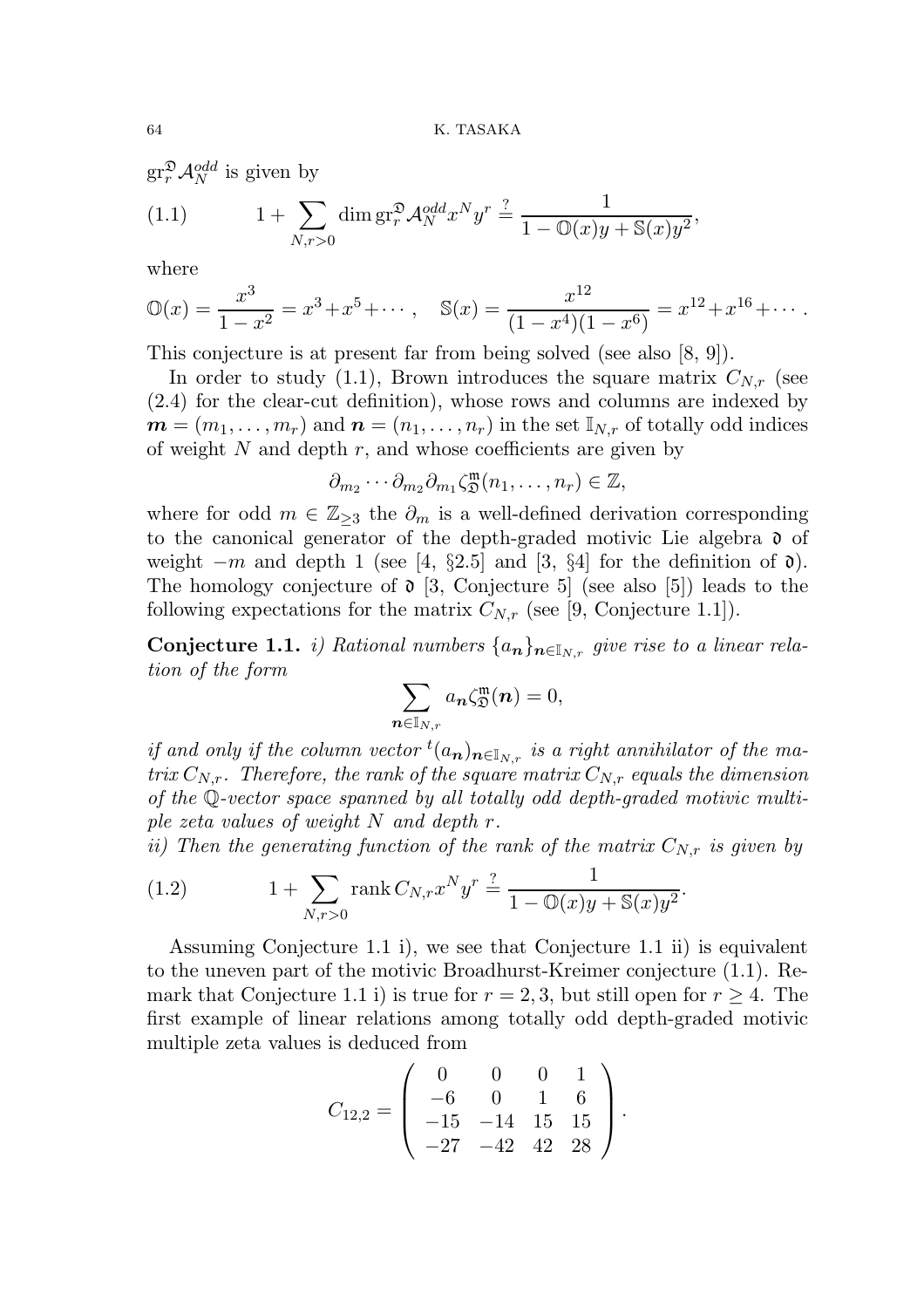The space of right annihilators of  $C_{12,2}$  is generated by the vector  ${}^t(14, 75, 84)$ , 0), which gives the well-known relation obtained by Gangl, Kaneko and Zagier [6]:

$$
14\zeta(3,9) + 75\zeta(5,7) + 84\zeta(7,5) \equiv 0 \mod \mathbb{Q}\zeta(12).
$$

As for Conjecture 1.1 ii), it was shown by [1] that the equality (1.2) on the coefficient of  $y^2$  holds. We also know by Goncharov [7, Theorem 2.5] that rank  $C_{N,3}$  is bounded by the coefficient of  $x^N y^3$  in the Taylor expansion of the right-hand side of (1.2) at  $x = y = 0$ . Remark that one of consequences of the equality  $(1.2)$  on the coefficient of  $y^3$ , which is still open, is that all multiple zeta values of depth 3 and weight odd are Q-linear combinations of  $\zeta(odd, odd, odd)$ 's and multiple zeta values of depth  $\leq 2$ .

In this paper, we give a partial answer to Conjecture 1.1 ii).

Theorem 1.2. We have

$$
1 + \sum_{N,r>0} \text{rank}\, C_{N,r} x^N y^r \le \frac{1}{1 - \mathbb{O}(x)y + \mathbb{S}(x)y^2},
$$

where  $\sum a_{N,r}x^Ny^r \leq \sum b_{N,r}x^Ny^r$  means  $a_{N,r} \leq b_{N,r}$  for any  $N,r$ .

The principle of our proof is to relate left annihilators of the square matrix  $C_{N,r}$  with the restricted even period polynomials.

The contents of the paper are as follows. In Section 2, the matrix  $C_{N,r}$  is defined. We recall some properties of the matrix  $C_{N,r}$  from [9]. Section 3 is devoted to the proof of Theorem 1.2.

# 2. Preliminaries

2.1. Notations. We call a tuple of positive integers  $\mathbf{n} = (n_1, \ldots, n_r)$  and index. We define the weight  $wt(n)$  and the depth dep $(n)$  of an index  $n =$  $(n_1, \ldots, n_r)$  by  $\text{wt}(n) = n_1 + \cdots + n_r$  and  $\text{dep}(n) = r$ , respectively. For an index  $\boldsymbol{n} = (n_1, \ldots, n_r)$ , write

$$
x^{n-1} = x_1^{n_1-1} \cdots x_r^{n_r-1}.
$$

Let  $\mathbb{I}_{N,r}$  be the set of totally odd indices of weight N and depth r:

$$
\mathbb{I}_{N,r} = \{\boldsymbol{n}=(n_1,\ldots,n_r)\in \mathbb{N}^r \mid \textnormal{wt}(\boldsymbol{n})=N,n_1,\ldots,n_r\geq 3: \textnormal{odd}\}.
$$

2.2. Linearized Ihara action. We denote by  $\circ$  the linearised Ihara action  $([9, §3.1])$ , which is the dual to the depth-graded Ihara coaction on  $gr^{\mathfrak{D}}\mathcal{H}$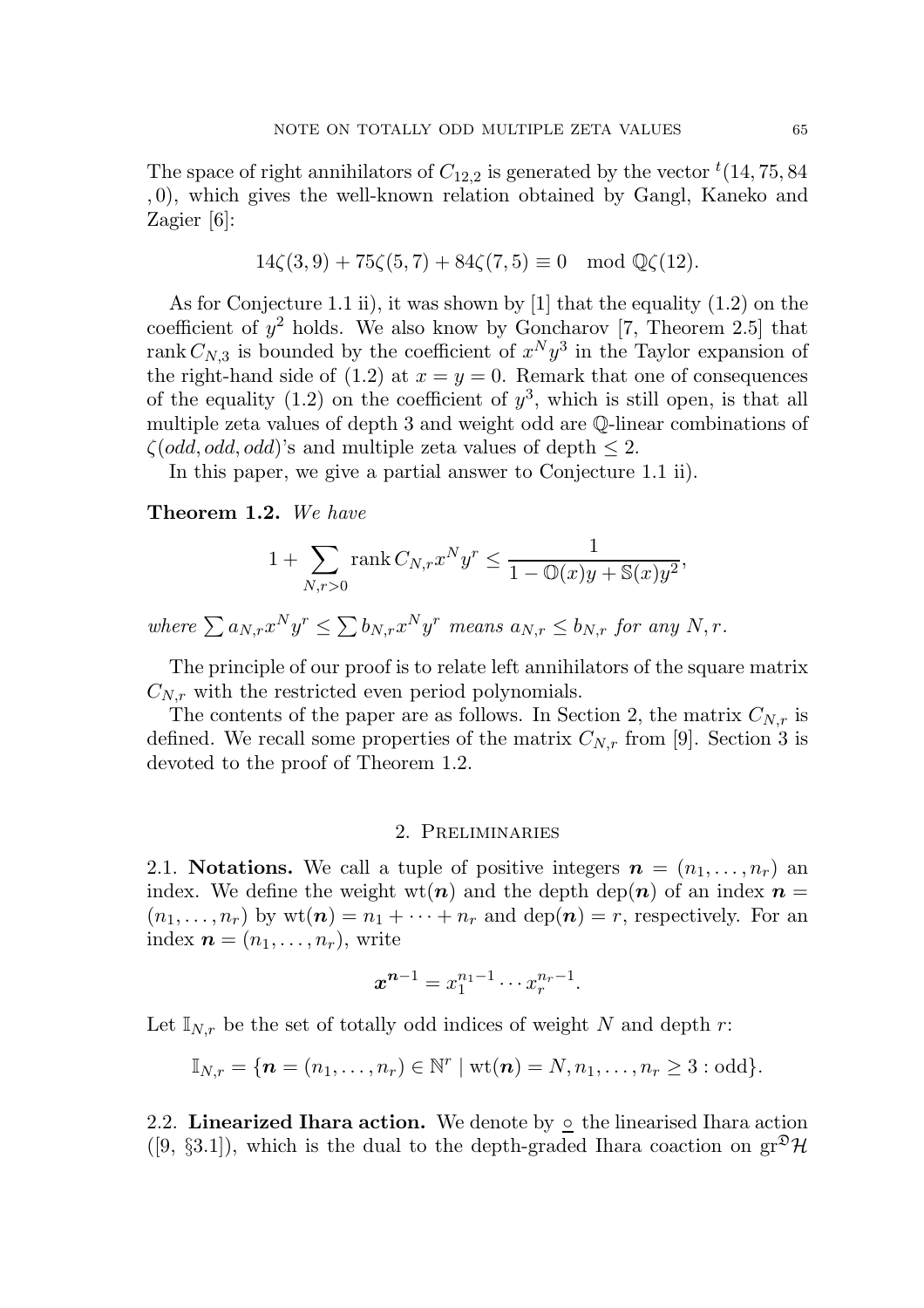$([3, §3.1])$ . It is given by the formula (2.1)

$$
f \circ g(x_1, \ldots, x_{r+s}) = \sum_{i=0}^s f(x_{i+1} - x_i, \ldots, x_{i+r} - x_i)g(x_1, \ldots, x_i, x_{i+r+1}, \ldots, x_{r+s})
$$
  
+  $(-1)^{\deg(f)+r} \sum_{i=1}^s f(x_{i+r-1} - x_{i+r}, \ldots, x_i - x_{i+r})g(x_1, \ldots, x_{i-1}, x_{i+r}, \ldots, x_{r+s})$ 

for homogeneous polynomials  $f(x_1, \ldots, x_r)$  and  $g(x_1, \ldots, x_s)$ , where  $x_0 = 0$ . Denote by  $\sigma_r^{(i)}$   $(1 \leq i \leq r-1)$  the following change of variables:

$$
f(x_1,...,x_r)|\sigma_r^{(i)} = f(x_{i+1}-x_i,x_1,...,x_i,x_{i+2},...,x_r) - f(x_{i+1}-x_i,x_1,...,x_{i-1},x_{i+1},...,x_r).
$$

We regard  $\sigma_r^{(i)}$  as an element of the group ring  $\mathbb{Z}[\mathrm{GL}_r(\mathbb{Z})]$ . Write  $\sigma_r =$  $\sum_{i=1}^{r-1} \sigma_r^{(i)}$ . By (2.1) we have

(2.2) 
$$
x_1^{m_1-1} \underline{\circ} (x_1^{m_2-1} \cdots x_{r-1}^{m_r-1}) = x^{m-1} | (1 + \sigma_r)
$$

for any  $m \in \mathbb{N}^r$ , where  $f|(1 + \sigma_r^{(i)} + \sigma_r^{(j)})$  means  $f + f|\sigma_r^{(i)} + f|\sigma_r^{(j)}$ .

2.3. Matrices. Following [9, Eq. (3.5) and Definition 2.3], we now define the matrices  $E_{N,r}^{(q)}$  and  $C_{N,r}$  (see [3, Eq. (11.2)] for the original).

For indices  $\mathbf{m} = (m_1, \ldots, m_r)$  and  $\mathbf{n} = (n_1, \ldots, n_r)$ , let us define  $\delta(\frac{\mathbf{m}}{\mathbf{n}})$  as the Kronecker delta given by

$$
\delta\binom{m}{n} = \begin{cases} 1 & \text{if } m_i = n_i \text{ for all } i \in \{1, \dots, r\} \\ 0 & \text{otherwise} \end{cases}.
$$

For indices **m** and **n** of depth  $r \geq 2$ , we define the integer  $e\binom{m}{n}$  by

$$
x^{m-1}\big|(1+\sigma_r)=\sum_{\substack{\boldsymbol n\in \mathbb N^r\\ \text{wt}(\boldsymbol n)=\text{wt}(\boldsymbol m)}}e\binom{m}{\boldsymbol n}x^{\boldsymbol n-1}.
$$

We set  $e{m_1 \choose n_1} = \delta{m_1 \choose n_1}$ . For the explicit formula of the integer  $e{m \choose n}$  we refer the reader to [9, Lemma 3.1]. We define the integer  $c\binom{m}{n}$  by

$$
x_1^{m_1-1} \circ (\cdots \circ (x_1^{m_{r-1}-1} \circ x_1^{m_r-1}) \cdots) = \sum_{\substack{n \in \mathbb{N}^r \\ \text{wt}(n) = \text{wt}(m)}} c_m^{m} x^{n-1}
$$

for each index  $m = (m_1, \ldots, m_r)$  with  $r \geq 2$ . We also let  $c {m_1 \choose n_1} = \delta {m_1 \choose n_1}$ .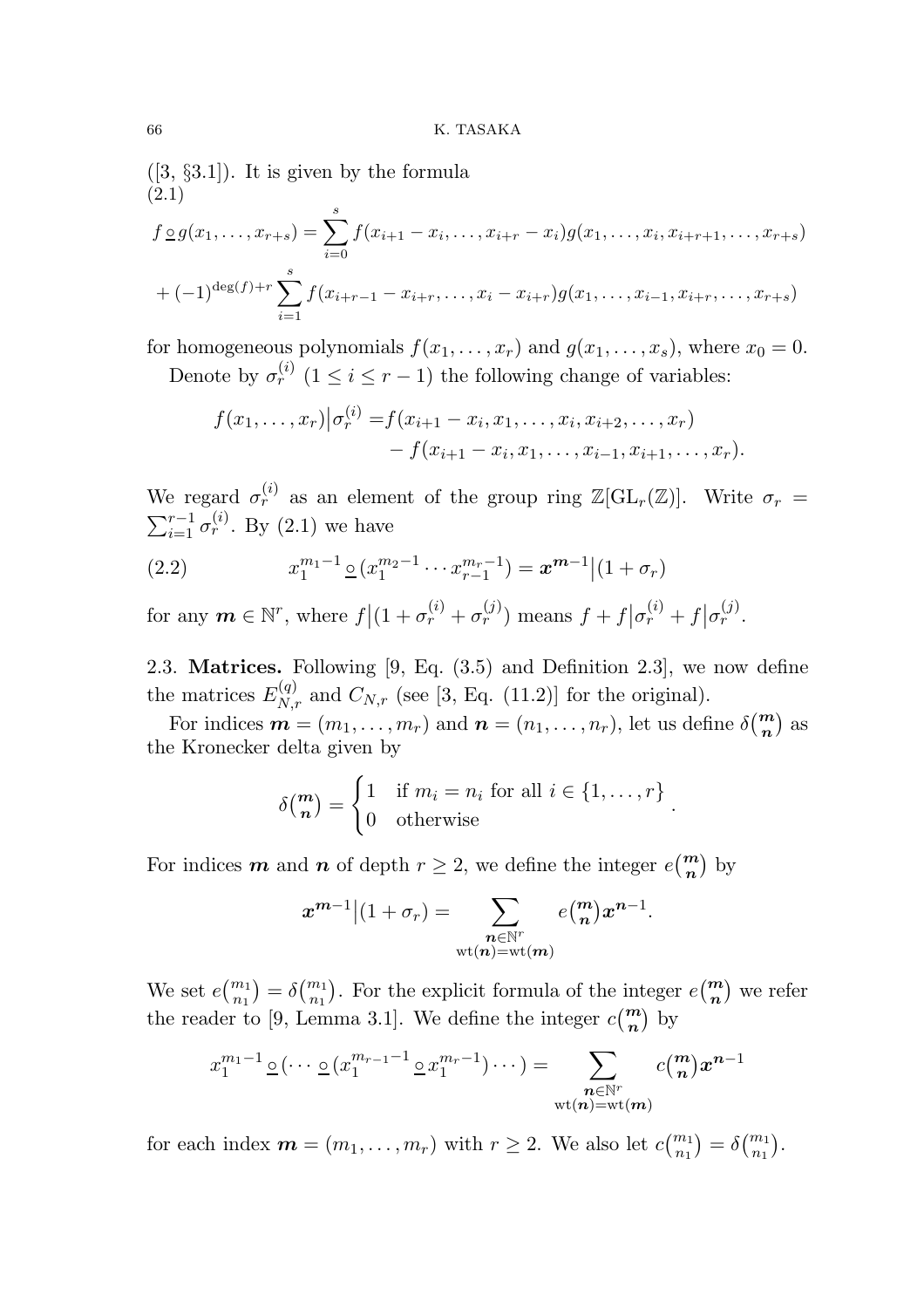**Definition 2.1.** For positive integers N, r, q with  $1 \leq q \leq r$ , we define the  $|\mathbb{I}_{N,r}| \times |\mathbb{I}_{N,r}|$  matrices  $E_{N,r}^{(q)}$  and  $C_{N,r}$  by

$$
(2.3) \qquad E_{N,r}^{(q)} = \left( \delta \begin{pmatrix} m_1, \dots, m_{r-q} \\ n_1, \dots, n_{r-q} \end{pmatrix} \cdot e \begin{pmatrix} m_{r-q+1}, \dots, m_r \\ n_{r-q+1}, \dots, n_r \end{pmatrix} \right) \begin{pmatrix} m_1, \dots, m_r \\ (n_1, \dots, n_r) \in \mathbb{I}_{N,r} \end{pmatrix}
$$

and

(2.4) 
$$
C_{N,r} = (c_{n}^{(m)})_{\substack{m \in \mathbb{I}_{N,r} \\ n \in \mathbb{I}_{N,r}}},
$$

where rows and columns are indexed by **m** and **n** in the set  $\mathbb{I}_{N,r}$ . It is understood that the matrices  $E_{N,r}^{(q)}$  and  $C_{N,r}$  are an empty matrix when  $|\mathbb{I}_{N,r}| = 0$ (*i.e.* rank  $C_{N,r} = 0$  and ker  $C_{N,r} = \{0\}$ ).

The matrix  $E_{N,r}^{(1)}$  is the identity matrix when  $|\mathbb{I}_{N,r}| \neq 0$ . One can write the matrix  $C_{N,r}$  in the form

(2.5) 
$$
C_{N,r} = E_{N,r}^{(1)} E_{N,r}^{(2)} \cdots E_{N,r}^{(r-1)} \cdot E_{N,r}^{(r)}
$$

for positive integers  $N, r$  (see [9, Proposition 3.3]).

2.4. Linear maps. For positive integers  $N, r \geq 1$ , let  $V_{N,r}$  denote the  $|\mathbb{I}_{N,r}|$ -dimensional vector space over  $\mathbb Q$  of row vectors  $(a_n)_{n\in\mathbb{I}_{N,r}}$  indexed by totally odd indices  $n \in \mathbb{I}_{N,r}$  with rational coefficients:

$$
\mathbf{V}_{N,r} = \{ (a_{n})_{n \in \mathbb{I}_{N,r}} \mid a_{n} \in \mathbb{Q} \}.
$$

If  $|\mathbb{I}_{N,r}| = 0$ , we set  $\mathbf{V}_{N,r} = \{0\}$ . The matrix  $C_{N,r}$  can be viewed as the linear map on  $\mathbf{V}_{N,r}$  in the following manner (see also [9, §2.2]):

$$
C_{N,r}: \mathbf{V}_{N,r} \longrightarrow \mathbf{V}_{N,r}
$$
  

$$
v = (a_{n})_{n \in \mathbb{I}_{N,r}} \longmapsto v \cdot C_{N,r} = \Big(\sum_{m \in \mathbb{I}_{N,r}} a_{m} c_{n}^{(m)}\Big)_{n \in \mathbb{I}_{N,r}}.
$$

For any subspace W of  $V_{N,r}$ , we denote the image of W under the map  $C_{N,r}$  by

$$
\mathbf{W}C_{N,r} = \{v \cdot C_{N,r} \mid v \in \mathbf{W}\} \subset \mathbf{V}_{N,r}.
$$

The Q-vector subspace of  $V_{N,r}$  of left annihilators of the matrix  $C_{N,r}$  is denoted by

$$
\ker C_{N,r} = \{ v \in \mathbf{V}_{N,r} \mid v \cdot C_{N,r} = 0 \}.
$$

We also apply the above convention to the matrices  $E_{N,r}^{(q)}$ ,  $q = 1, \ldots, r$ .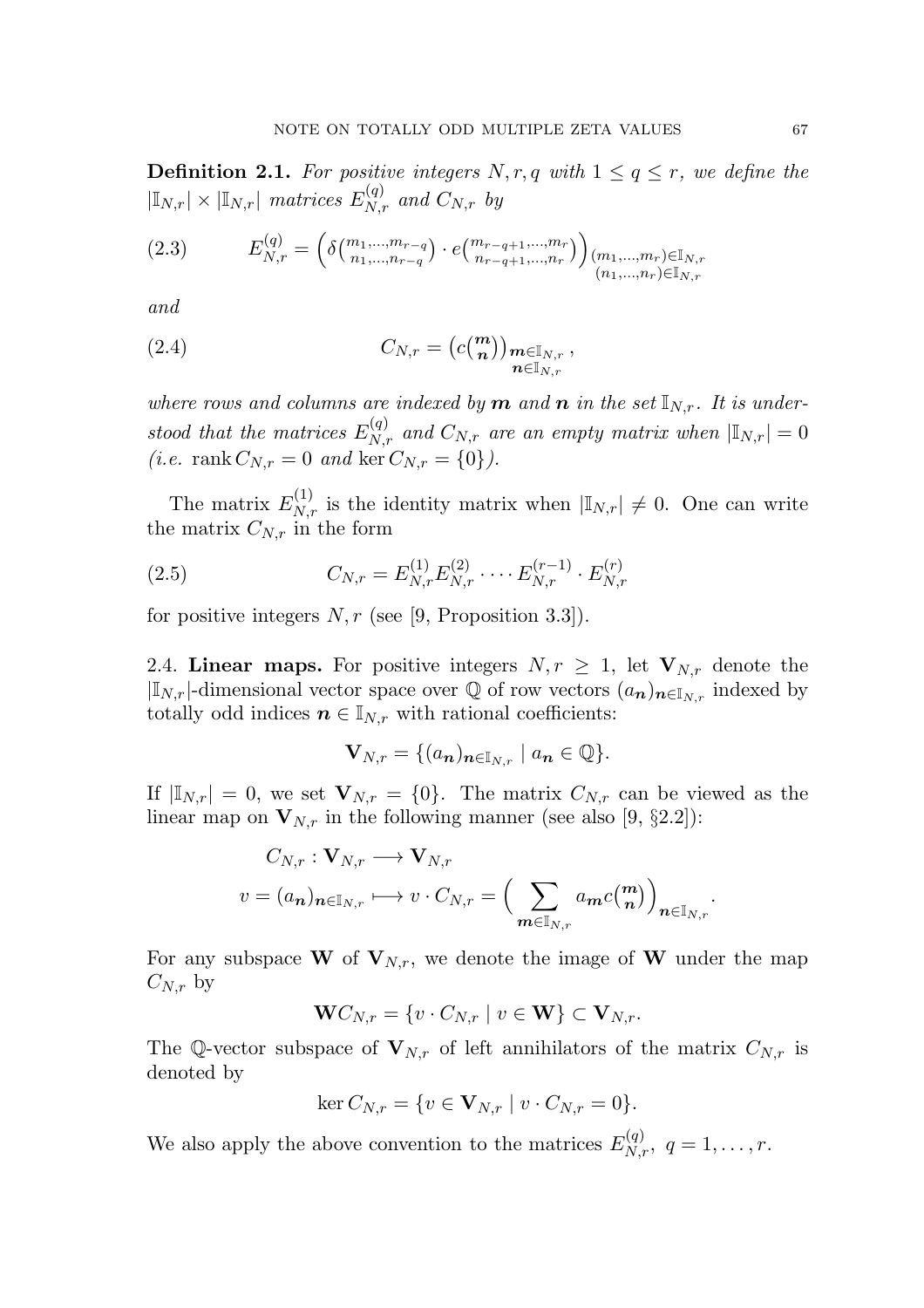# 68 K. TASAKA

2.5. **Tensor product.** For convenience we view  $\mathbf{V}_{N,r} \otimes_{\mathbb{Q}} \mathbf{V}_{M,s}$  as a subspace of  $V_{N+M,r+s}$  in the following manner. For two row vectors  $(a_n)_{n\in\mathbb{N}_r}$  $\mathbf{V}_{N,r}$  and  $(b_n)_{n \in \mathbb{I}_{M,s}} \in \mathbf{V}_{M,s}$ , the coefficient  $c_{n_1,...,n_{r+s}}$  of the row vector

$$
(c_{\boldsymbol{n}})_{\boldsymbol{n}\in \mathbb{I}_{N+M,r+s}}=(a_{\boldsymbol{n}})_{\boldsymbol{n}\in \mathbb{I}_{N,r}}\otimes (b_{\boldsymbol{n}})_{\boldsymbol{n}\in \mathbb{I}_{M,s}}\in \mathbf{V}_{N+M,r+s}
$$

is defined by

$$
c_{n_1,...,n_{r+s}} = \begin{cases} a_{n_1,...,n_r} b_{n_{r+1},...,n_{r+s}} \\ \text{if } (n_1,...,n_r) \in \mathbb{I}_{N,r} \text{ and } (n_{r+1},...,n_{r+s}) \in \mathbb{I}_{M,s} \\ 0 \quad \text{otherwise} \end{cases}
$$

for each  $(n_1, \ldots, n_{r+s}) \in \mathbb{I}_{N+M,r+s}$ . Note that for  $n \in \mathbb{I}_{N+M,r+s}$  the above  $c_n$  can be obtained from the coefficient of  $x^{n-1}$  in  $f(x_1, \ldots, x_r)g(x_{r+1}, \ldots)$  $(x, x_{r+s})$ , where we write  $f(x_1, \ldots, x_r) = \sum$  $\bar{\boldsymbol n}$ ∈I $_{N,r}$  $a_n x^{n-1}$  and  $g(x_1, \ldots, x_s)$  =

 $\sum$  $\boldsymbol{n}$ ∈I $_M, s$  $b_n x^{n-1}$ . With this notation, we let

$$
\mathbf{V}_{N,r}\otimes\mathbf{V}_{M,s}=\{v\otimes w\mid v\in\mathbf{V}_{N,r},w\in\mathbf{V}_{M,s}\},\
$$

which is a Q-subvector space of  $V_{N+M,r+s}$ . We remark that since  $V_{N,r}$  =  $\bigoplus_{N_1+N_2=N} (\mathbf{V}_{N_1,r-q} \otimes \mathbf{V}_{N_2,q})$  holds for any  $0 < q < r$ , by definition  $(2.3)$ we have

(2.6) 
$$
\mathbf{V}_{N,r} E_{N,r}^{(q)} = \bigoplus_{N_1+N_2=N} \left( \mathbf{V}_{N_1,r-q} \otimes \mathbf{V}_{N_2,q} E_{N_2,q}^{(q)} \right).
$$

#### 2.6. Restricted even period polynomials. Let

$$
\mathbf{W}_{N,2} = \ker E_{N,2}^{(2)} = \{ v \in \mathbf{V}_{N,2} \mid v \cdot E_{N,2}^{(2)} = 0 \}.
$$

It was shown by [1] (see also [9, Proposition 3.4]) that the row vector  $(a_n)_{n\in\mathbb{I}_{N,2}} \in \mathbf{V}_{N,2}$  is an element in  $\mathbf{W}_{N,2}$  if and only if the polynomial  $f(x_1, x_2) = \sum_{m \in \mathbb{I}_{N,2}} a_m x^{m-1}$  satisfies

$$
0 = f(x_1, x_2) - f(x_2 - x_1, x_2) + f(x_2 - x_1, x_1) = f(x_1, x_2) | (1 + \sigma_2^{(1)}).
$$

Thus, the space  $\mathbf{W}_{N,2}$  is isomorphic to the Q-vector space of restricted even period polynomials of degree  $N-2$  (see [6, §5]). We therefore find that

(2.7) 
$$
\sum_{N>0} \dim \mathbf{W}_{N,2} x^N = \mathbb{S}(x).
$$

For positive integers  $N, r, p$  with  $2 \le p \le r-2$ , we consider the subspace

$$
\mathbf{W}_{N,r}^{(p)} = \bigoplus_{N_1+N_2+N_3=N} (\mathbf{V}_{N_1,p-1} \otimes \mathbf{W}_{N_2,2} \otimes \mathbf{V}_{N_3,r-p-1})
$$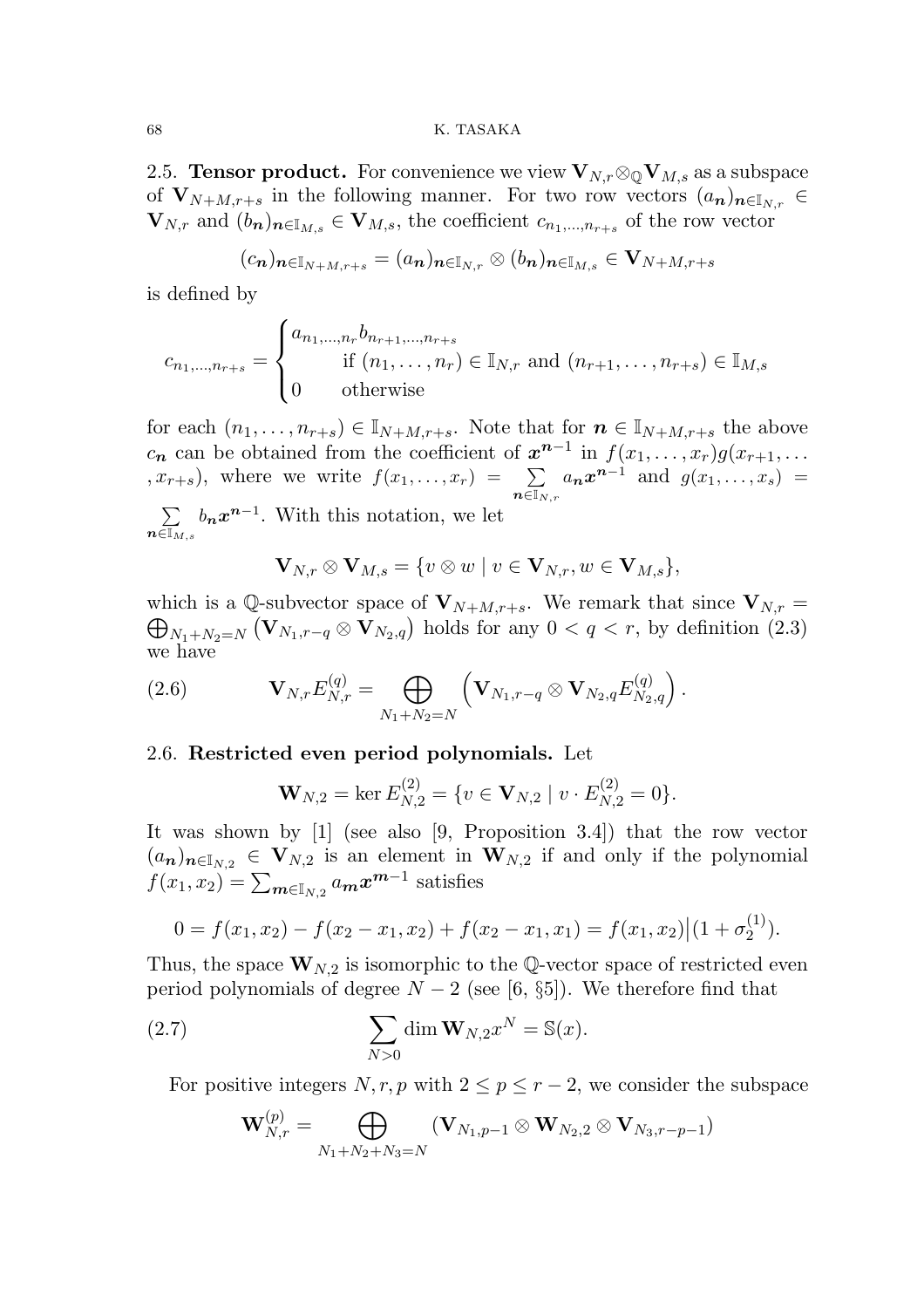of 
$$
\mathbf{V}_{N,r} = \bigoplus_{N_1 + N_2 + N_3 = N} (\mathbf{V}_{N_1,p-1} \otimes \mathbf{V}_{N_2,2} \otimes \mathbf{V}_{N_3,r-p-1})
$$
. We also consider  
\n
$$
\mathbf{W}_{N,r}^{(1)} = \bigoplus_{N_1 + N_2 = N} (\mathbf{W}_{N_1,2} \otimes \mathbf{V}_{N_2,r-2}), \mathbf{W}_{N,r}^{(r-1)}
$$
\n
$$
= \bigoplus_{N_1 + N_2 = N} (\mathbf{V}_{N_1,r-2} \otimes \mathbf{W}_{N_2,2}).
$$

For any q satisfying  $1 \le q \le r - p - 1$ , it follows that

$$
\mathbf{W}_{N,r}^{(p)}E_{N,r}^{(q)}=\bigoplus_{N_1+N_2+N_3=N}\left(\mathbf{V}_{N_1,p-1}\otimes\mathbf{W}_{N_2,2}\otimes\mathbf{V}_{N_3,r-p-1}E_{N_3,r-p-1}^{(q)}\right).
$$

Hence, by  $(2.6)$  we have

(2.8) 
$$
\mathbf{W}_{N,r}^{(p)} E_{N,r}^{(q)} \subset \mathbf{W}_{N,r}^{(p)} \quad (1 \le q \le r-p-1).
$$

# 3. Proof of Theorem 1.2

Since rank  $C_{N,r} = |\mathbb{I}_{N,r}|$  – dim ker  $C_{N,r}$ , we give a lower bound of dim ker  $C_{N,r}$ in order to prove Theorem 1.2. Note that since  $\sum_{N>0} |\mathbb{I}_{N,r}| x^N = \mathbb{O}(x)^r$ , it suffices to show the inequality

(3.1) 
$$
\sum_{N,r\geq 2} \dim \ker C_{N,r} x^N y^r \geq \frac{\mathbb{S}(x)y^2}{(1-\mathbb{O}(x)y)(1-\mathbb{O}(x)y+\mathbb{S}(x)y^2)}.
$$

We begin with the following proposition.

**Proposition 3.1.** For any positive integers  $N, r \geq 2$ , we have

$$
\sum_{p=1}^{r-1} \mathbf{W}_{N,r}^{(p)} \subset \ker C_{N,r}.
$$

*Proof.* For  $1 \le p \le r - 1$ , by (2.5) and (2.8) we have

$$
\mathbf{W}_{N,r}^{(p)}C_{N,r} \subset \mathbf{W}_{N,r}^{(p)}E_{N,r}^{(r-p)}E_{N,r}^{(r-p+1)}\cdots E_{N,r}^{(r-1)}E_{N,r}^{(r)}.
$$

We now prove the inclusion

(3.2) 
$$
\mathbf{W}_{N,r}^{(p)} E_{N,r}^{(r-p)} \subset \ker E_{N,r}^{(r-p+1)},
$$

from which Proposition 3.1 follows. Since  $\mathbf{W}_{N,r}^{(1)} = \bigoplus_{N_1+N_2=N} (\mathbf{W}_{N_1,2} \otimes$  $\mathbf{V}_{N_2,r-2}$ ), for  $2 \le p \le r-1$  one can write  $\mathbf{W}_{N,r}^{(p)}$  in the form

(3.3) 
$$
\mathbf{W}_{N,r}^{(p)} = \bigoplus_{N_1+N_2=N} \left( \mathbf{V}_{N_1,p-1} \otimes \mathbf{W}_{N_2,r-p+1}^{(1)} \right).
$$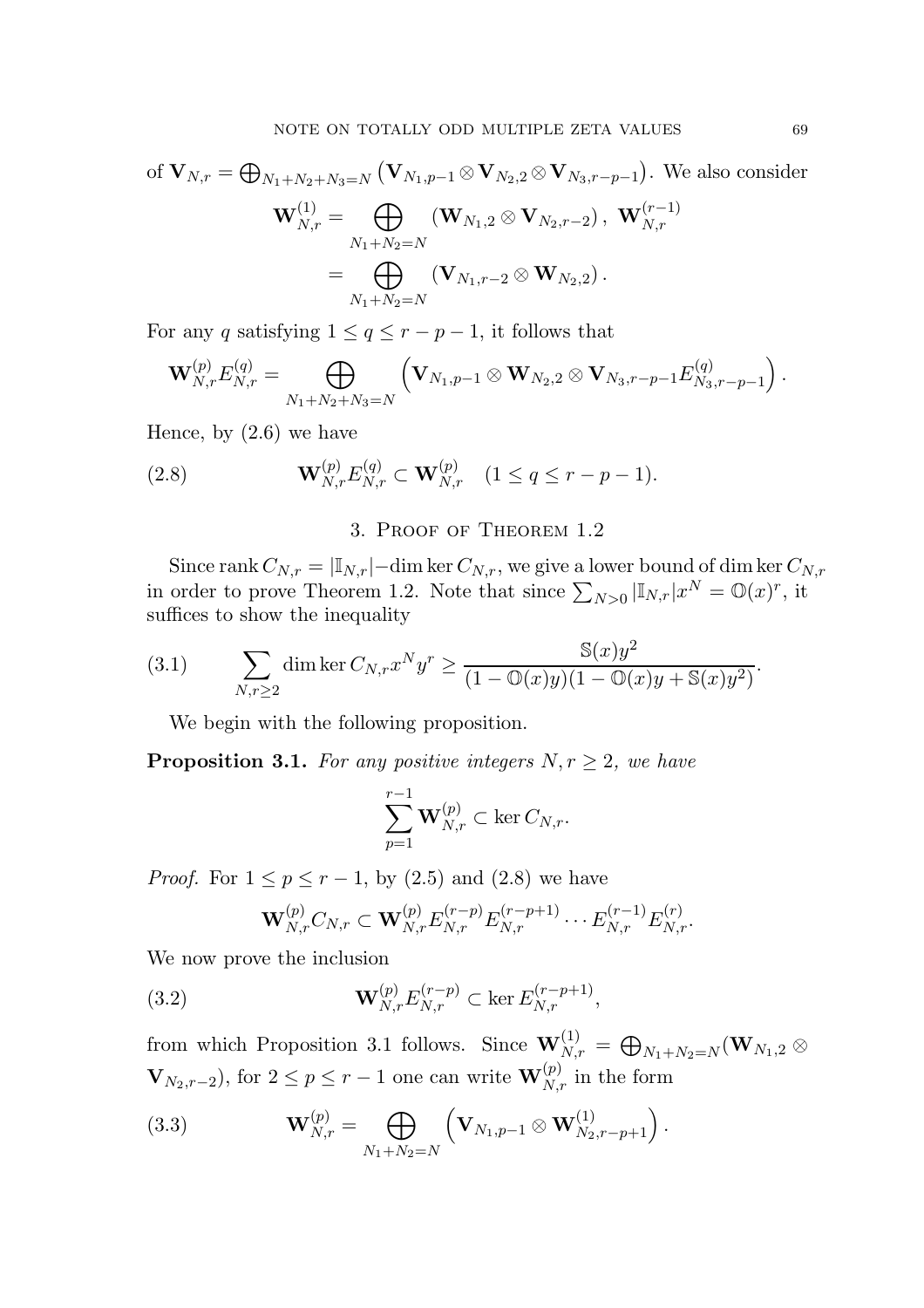## 70 K. TASAKA

Applying the matrix  $E_{N,r}^{(r-p)}$  to the space (3.3) we have

$$
\mathbf{W}_{N,r}^{(p)}E_{N,r}^{(r-p)}=\bigoplus_{N_1+N_2=N}\left(\mathbf{V}_{N_1,p-1}\otimes \mathbf{W}_{N_2,r-p+1}^{(1)}E_{N_2,r-p+1}^{(r-p)}\right).
$$

Hence, what is left is to show that the inclusion  $\mathbf{W}_{N,q}^{(1)}E_{N,q}^{(q-1)}\subset\ker E_{N,q}^{(q)}$  holds for all  $N, q \geq 2$ . The case  $q = 2$  is immediate from the definition. We assume  $q = r \geq 3$ . Let  $(a_n)_{n \in \mathbb{I}_{N,r}}$  be an element in  $\mathbf{W}_{N,r}^{(1)}$ . We write  $(b_n)_{n \in \mathbb{I}_{N,r}} =$  $(a_n)_{n \in \mathbb{I}_{N,r}} E^{(r-1)}_{N,r} E^{(r)}_{N,r}$  and set  $p(x_1, \ldots, x_r) = \sum_{m \in \mathbb{I}_{N,r}} a_m x^{m-1}$ . Using (2.2), one can easily check that for any  $n \in \mathbb{I}_{N,r}$  we have  $b_n$  =coefficient of  $x^{n-1}$  in

$$
\Big(\sum_{(m_1,\ldots,m_r)\in\mathbb{I}_{N,r}}a_{m_1,\ldots,m_r}x_1^{m_1-1}h_{m_2,\ldots,m_r}(x_2,\ldots,x_r)\Big)\Big|(1+\sigma_r),
$$

where we write  $h_{m_2,...,m_r}(x_1,...,x_{r-1}) = x_1^{m_2-1}$  $\frac{m_2-1}{1} \circ (x_1^{m_3-1})$  $\frac{m_3-1}{1}\cdots x_{r-2}^{m_r-1}$  $_{r-2}^{m_r-1}$ ). Since

(3.4) 
$$
p(x_1, ..., x_r) | (1 + \sigma_r^{(1)}) = 0,
$$

we have

(3.5) 
$$
p(x_1,...,x_r) = -p(x_2,x_1,x_3,...,x_r).
$$

By (2.2) one can compute

$$
\sum_{(m_1,\ldots,m_r)\in\mathbb{I}_{N,r}} a_{m_1,\ldots,m_r} x_1^{m_1-1} h_{m_2,\ldots,m_r}(x_2,\ldots,x_r)
$$
\n
$$
= p(x_1,\ldots,x_r) + p(x_1,x_3-x_2,x_2,x_4,\ldots,x_r) - p(x_1,x_3-x_2,x_3,x_4,\ldots,x_r)
$$
\n
$$
+ p(x_1,x_4-x_3,x_2,x_3,x_5,\ldots,x_r) - p(x_1,x_4-x_3,x_2,x_4,x_5,\ldots,x_r)
$$
\n
$$
+ \cdots
$$
\n
$$
+ p(x_1,x_r-x_{r-1},x_2,\ldots,x_{r-2},x_{r-1}) - p(x_1,x_r-x_{r-1},x_2,\ldots,x_{r-2},x_r)
$$
\n
$$
= p(x_1,\ldots,x_r) |(1-\sigma_r^{(2)}-\sigma_r^{(3)}-\cdots-\sigma_r^{(r-1)}) = -p(x_1,\ldots,x_r) | \sigma_r,
$$

where for the second (resp. the last) equality we have used  $(3.5)$  (resp.  $(3.4)$ ). Then, the statement that  $b_n = 0$  for all  $n \in \mathbb{I}_{N,r}$  follows from the equation (see [9, Eq.  $(3.31)$ ])

$$
p(x_1,\ldots,x_r)|\sigma_r|(1+\sigma_r)=0,
$$

which completes the proof of  $(3.2)$ .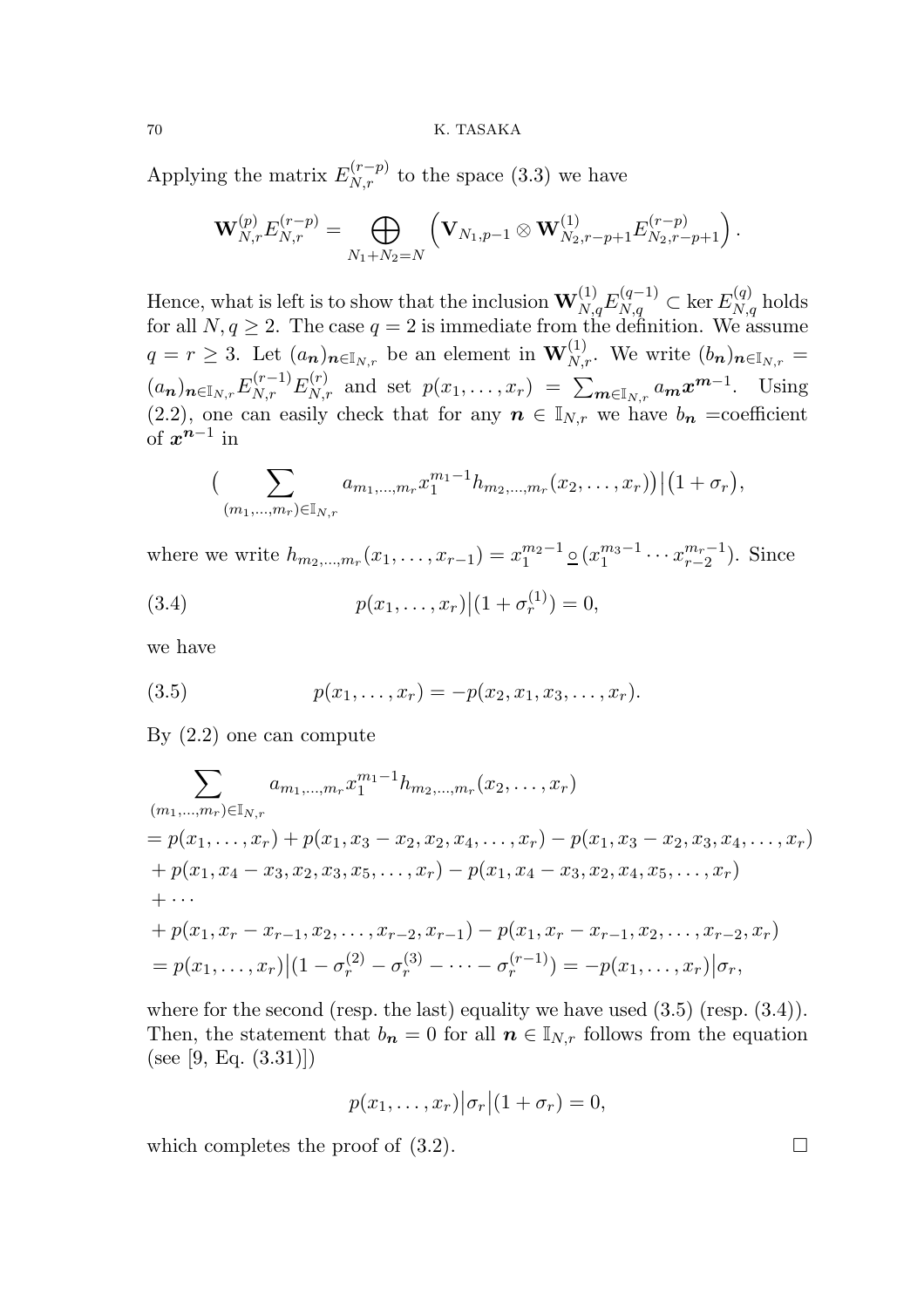In what follows, we compute the dimension of the space  $\sum_{1 \le p \le r-1} \mathbf{W}_{N,r}^{(p)}$ to give a lower bound of dim ker  $C_{N,r}$ . By linear algebra, we see that

(3.6) 
$$
\dim \left( \sum_{p=1}^{r-1} \mathbf{W}_{N,r}^{(p)} \right) = \sum_{l=1}^{r-1} (-1)^{l+1} \sum_{0 < t_1 < \dots < t_l < r} \dim \left( \bigcap_{j=1}^{l} \mathbf{W}_{N,r}^{(t_j)} \right).
$$

**Lemma 3.2.** For any integers  $0 < t_1 < \cdots < t_l < r$  we have

$$
\sum_{N>0} \dim \left(\bigcap_{j=1}^l \mathbf{W}_{N,r}^{(t_j)}\right) x^N = \begin{cases} \mathbb{S}(x)^l \mathbb{O}(x)^{r-2l} & \text{if } t_j - t_{j-1} \ge 2 \ (2 \le j \le l), \\ 0 & \text{otherwise.} \end{cases}
$$

*Proof.* By [5, Proposition 6.4], we have  $\mathbf{W}_{N,3}^{(1)} \cap \mathbf{W}_{N,3}^{(2)} = \{0\}$ , and hence, the intersection  $\bigcap_{j=1}^l \mathbf{W}_{N,r}^{(t_j)}$  is trivial if there exists  $j \in \{2, \ldots, l\}$  such that  $t_j - t_{j-1} = 1$ . Only consider the cases when  $t_j - t_{j-1} \geq 2$  for all  $2 \leq j \leq l$ . In these cases, the intersection  $\bigcap_{j=1}^{l} \mathbf{W}_{N,r}^{(t_j)}$  is a subspace of

$$
\mathbf{V}_{N,r} = \bigoplus_{N_1 + \dots + N_{l+1} = N} \left( \mathbf{V}_{N_1,t_1-1} \otimes \left( \bigotimes_{j=2}^l \mathbf{V}_{N_j,t_j-t_{j-1}} \right) \otimes \mathbf{V}_{N_{l+1},r-t_l+1} \right).
$$

By  $(3.3)$ , we have

$$
\bigcap_{j=1}^l \mathbf{W}_{N,r}^{(t_j)} = \bigoplus_{\substack{N_1+\cdots+N_{l+1}\\=N}} \left( \mathbf{V}_{N_1,t_1-1} \otimes \left( \bigotimes_{j=2}^l \mathbf{W}_{N_j,t_j-t_{j-1}}^{(1)} \right) \otimes \mathbf{W}_{N_{l+1},r-t_{l}+1}^{(1)} \right).
$$

Then the formula is immediate from  $(2.7)$ .

We are now in a position to prove  $(3.1)$ .

Proof of Theorem 1.2. It suffices to show

$$
\sum_{N,r\geq 2} \dim \left(\sum_{p=1}^{r-1} \mathbf{W}_{N,r}^{(p)}\right) x^N y^r = \frac{\mathbb{S}(x) y^2}{(1 - \mathbb{O}(x) y)(1 - \mathbb{O}(x) y + \mathbb{S}(x) y^2)},
$$

from which by Proposition 3.1 the inequality (3.1) follows. We write  $f(x, y)$ for the left-hand side. Using (3.6) and Lemma 3.2, one computes

$$
f(x,y) = \sum_{N>0} \sum_{r\geq 2} \left( \sum_{l=1}^{r-1} (-1)^{l+1} \sum_{\substack{0 < t_1 < \dots < t_l < r \\ t_j - t_{j-1} \geq 2}} \dim \left( \bigcap_{j=1}^l \mathbf{W}_{N,r}^{(t_j)} \right) \right) x^N y^r
$$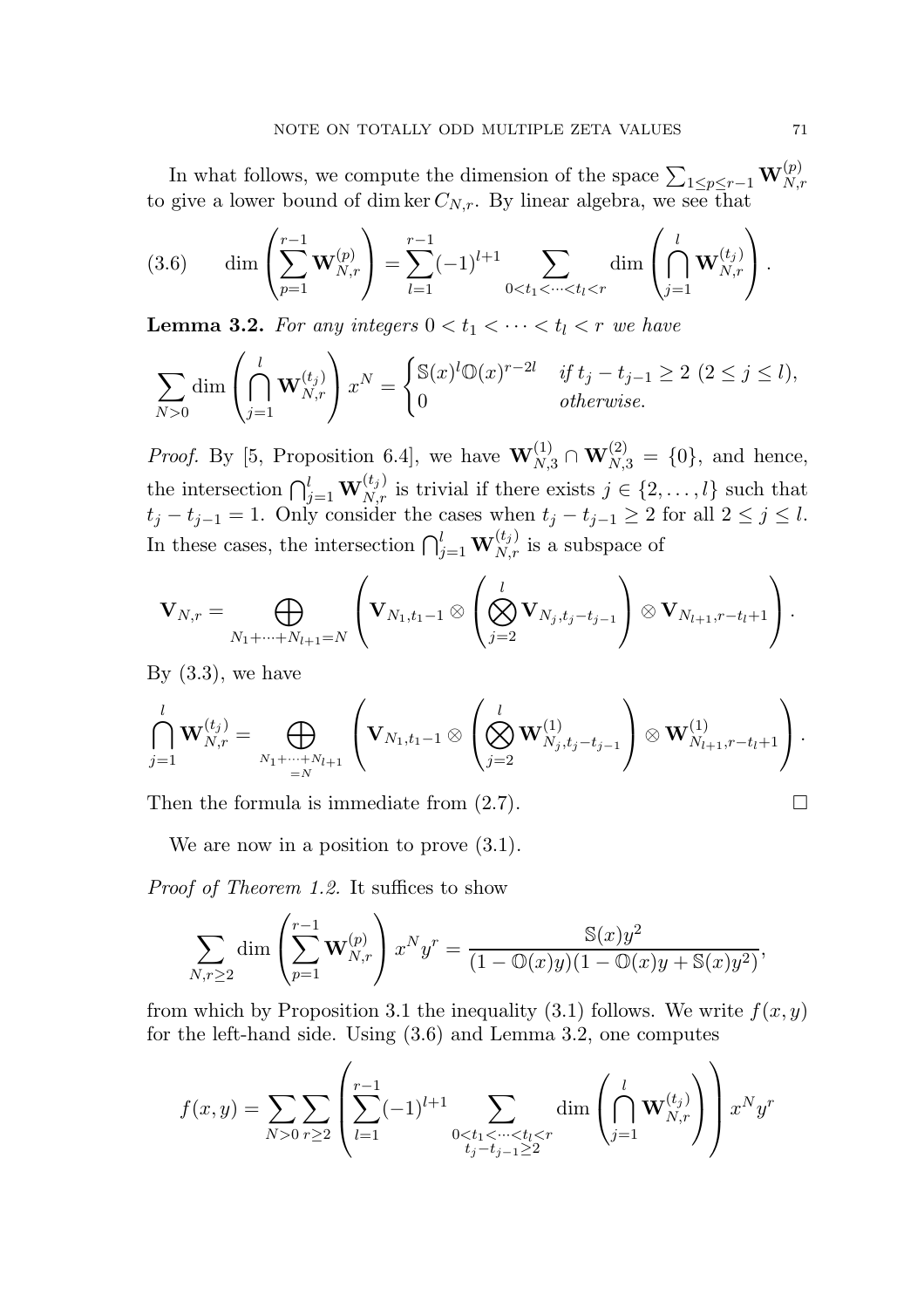$$
= \sum_{r\geq 2} \left( \sum_{l=1}^{r/2} (-1)^{l+1} \mathbb{S}(x)^l \mathbb{O}(x)^{r-2l} \sum_{\substack{0 < t_1 < \dots < t_l < r \\ t_j - t_{j-1} \geq 2}} 1 \right) y^r,
$$

where for the last equality we note that  $\dim\left(\bigcap_{j=1}^l{\bf W}_{N,r}^{(t_j)}\right)=0$  if  $l>r/2$  (recall [5, Proposition 6.4]). For simplicity of notation, we let  $X = \mathbb{O}(x)y, Y =$  $\mathbb{S}(x)y^2$ . Then we have

$$
f(x,y) = \sum_{r\geq 2} \left( \sum_{l=1}^{r/2} (-1)^{l+1} Y^l X^{r-2l} \sum_{\substack{0 < t_1 < \dots < t_l < r \\ t_j - t_{j-1} \geq 2}} 1 \right)
$$
  
\n
$$
= -\sum_{l\geq 1} (-Y)^l \sum_{r\geq l} X^{2r-2l} \sum_{\substack{0 < t_1 < \dots < t_l < 2r \\ t_j - t_{j-1} \geq 2}} 1
$$
  
\n
$$
- \sum_{l\geq 1} (-Y)^l \sum_{r\geq l} X^{2r+1-2l} \sum_{\substack{0 < t_1 < \dots < t_l < 2r+1 \\ t_j - t_{j-1} \geq 2}} 1
$$
  
\n
$$
= -\sum_{l\geq 1} (-Y)^l \sum_{r\geq 0} X^r \sum_{\substack{0 < t_1 < \dots < t_l < r+2l \\ t_j - t_{j-1} \geq 2}} 1.
$$

Using  $1/(1 - X) = \sum_{t \geq 0} X^t$ , one can check the identity

$$
\sum_{r\geq 0} X^r \sum_{\substack{0 < t_1 < \dots < t_l < r+2l \\ t_j - t_{j-1} \geq 2}} 1 = \frac{1}{(1-X)^{l+1}}
$$

by induction on  $l$ . Hence,

$$
f(x,y) = -\sum_{l\geq 1} \frac{(-Y)^l}{(1-X)^{l+1}} = -\frac{1}{1-X} \sum_{l\geq 1} \left(\frac{-Y}{1-X}\right)^l
$$

$$
= -\frac{1}{1-X} \frac{\frac{-Y}{1-X}}{1-\frac{-Y}{1-X}} = \frac{Y}{(1-X)(1-X+Y)},
$$

which completes the proof.  $\Box$ 

# Acknowledgements

The author would like to express his sincere gratitude to Ding Ma for sharing the idea of the proof of Proposition 3.1 and for encouragement to improve the author's previous work [9]. The author is grateful to Professor Francis Brown and Professor Benjamin Enriquez for answering his questions